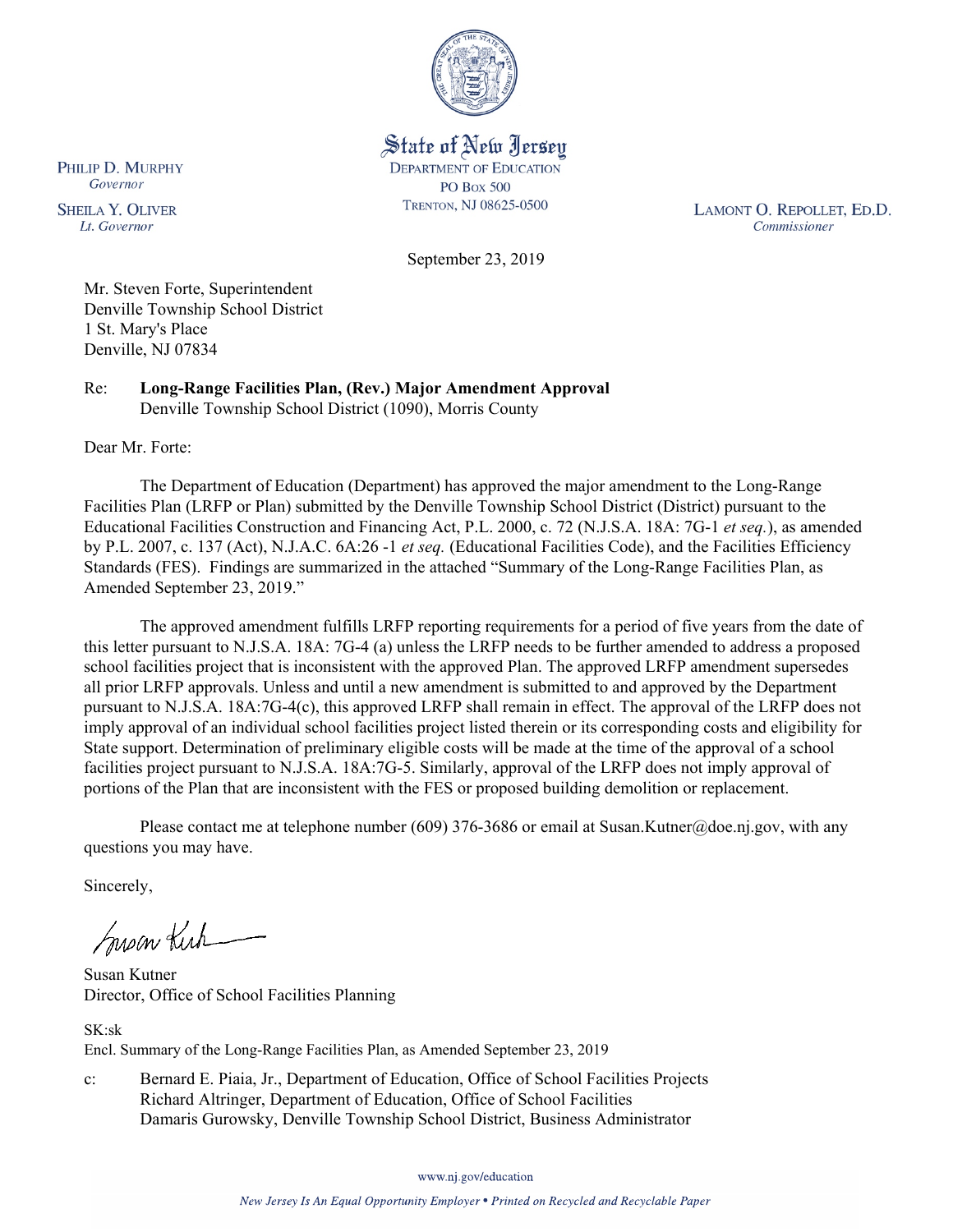# **Denville Township School District (1090) Summary of the Long-Range Facilities Plan, as Amended September 23, 2019**

The Department of Education (Department) has completed its review of the major amendment to the Long-Range Facilities Plan (LRFP or Plan) submitted by the Denville Township School District (District) pursuant to the Educational Facilities Construction and Financing Act, P.L. 2000, c. 72 (N.J.S.A. 18A: 7G-1 *et seq.*), as amended by P.L. 2007, c. 137 (Act), N.J.A.C. 6A:26-1 et seq. (Educational Facilities Code), and the Facilities Efficiency Standards (FES).

The following provides a summary of the District's approved amended LRFP. The summary is based on the standards set forth in the Act, the Educational Facilities Code, the FES, District-reported information in the Department's LRFP reporting system, and supporting documentation. The referenced reports in *italic* text are standard reports available on the Department's LRFP website.

### **1. Inventory Overview**

The District is classified as a Regular Operating District (ROD) for funding purposes. It provides services for students in grades PK-8.

The District identified existing and proposed schools, sites, buildings, rooms, and site amenities in its LRFP. Table 1 lists the number of existing and proposed district schools, sites, and buildings. Detailed information can be found in the *School Asset Inventory Report* and the *Site Asset Inventory Report.*

**As directed by the Department, school facilities projects that have received initial approval by the Department and have been approved by the voters, if applicable, are represented as "existing" in the LRFP.** Approved projects that include new construction and/or the reconfiguration/reassignment of existing program space are as follows: n/a.

|  |  | Table 1: Number of Schools, School Buildings, and Sites |  |
|--|--|---------------------------------------------------------|--|
|--|--|---------------------------------------------------------|--|

|                                              | <b>Existing</b> | <b>Proposed</b> |
|----------------------------------------------|-----------------|-----------------|
| Number of Schools (assigned DOE school code) |                 |                 |
| Number of School Buildings <sup>1</sup>      |                 |                 |
| Number of Non-School Buildings <sup>2</sup>  |                 |                 |
| Number of Vacant Buildings                   |                 |                 |
| Number of Sites                              |                 |                 |

*1 Includes district-owned buildings and long-term leases serving students in district-operated programs 2 Includes occupied district-owned buildings not associated with a school, such as administrative or utility buildings*

Based on the existing facilities inventory submitted by the District:

- Schools using leased buildings (short or long-term): n/a (Proposed leased building)
- Schools using temporary classroom units (TCUs), excluding TCUs supporting construction: n/a
- Vacant/unassigned school buildings: n/a (one undeveloped site on Nicole Drive)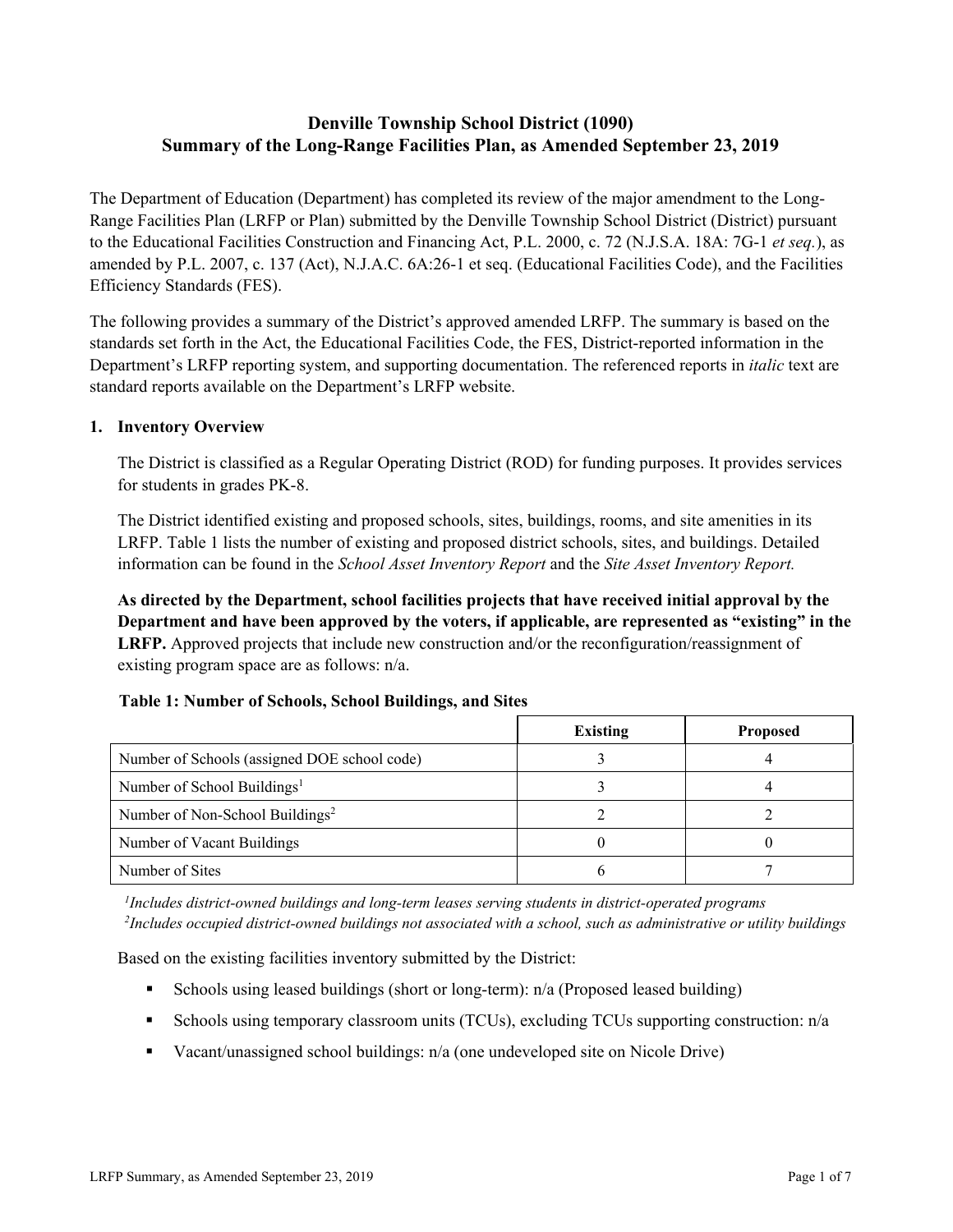**FINDINGS** The Department has determined that the proposed inventory is adequate for approval of the District's LRFP amendment. However, the LRFP determination does not imply approval of an individual school facilities project listed within the LRFP; the District must submit individual project applications for project approval.

# **2. District Enrollments**

The District determined the number of students, or "proposed enrollments," to be accommodated for LRFP planning purposes on a district-wide basis and in each school.

The Department minimally requires the submission of a standard cohort-survival projection using historic enrollment data from the Application for School State Aid (ASSA) or NJ Smart. The cohort-survival method projection method forecasts future students based upon the survival of the existing student population as it moves from grade to grade. A survival ratio of less than 1.00 indicates a loss of students, while a survival ratio of more than 1.00 indicates the class size is increasing. For example, if a survival ratio tracking first to second grade is computed to be 1.05, the grade size is increasing by 5% from one year to the next. The cohort-survival projection methodology works well for communities with stable demographic conditions. Atypical events impacting housing or enrollments, such as an economic downturn that halts new housing construction or the opening of a charter or private school, typically makes a cohort-survival projection less reliable.

### **Proposed enrollments are based on a standard cohort-survival enrollment projection.**

Adequate supporting documentation was submitted to the Department to justify the proposed enrollments. Table 2 provides a comparison of existing and projected enrollments. All totals include special education students.

| <b>Grades</b>                | <b>Existing Enrollments</b><br>2018-19 | <b>District Proposed Enrollments</b><br>2022-23 |
|------------------------------|----------------------------------------|-------------------------------------------------|
| PK (excl. private providers) | 44                                     | 45                                              |
| Grades K-5                   | 987                                    | 912                                             |
| Grades 6-8                   | 587                                    | 491                                             |
| Grades 9-12                  |                                        |                                                 |
| <b>Totals K-12</b>           | 1,618                                  | 1,448                                           |

### **Table 2: Enrollments**

**FINDINGS** The Department has determined the District's proposed enrollments to be acceptable for approval of the District's LRFP amendment. The Department will require a current enrollment projection at the time an application for a school facilities project is submitted incorporating the District's most recent enrollments in order to verify that the LRFP's planned capacity is appropriate for the updated enrollments.

### **3. District Practices Capacity**

Based on information provided in the room inventories, *District Practices Capacity* was calculated for each school building to determine whether adequate capacity is proposed for the projected enrollments based on district scheduling and class size practices. The capacity totals assume instructional buildings can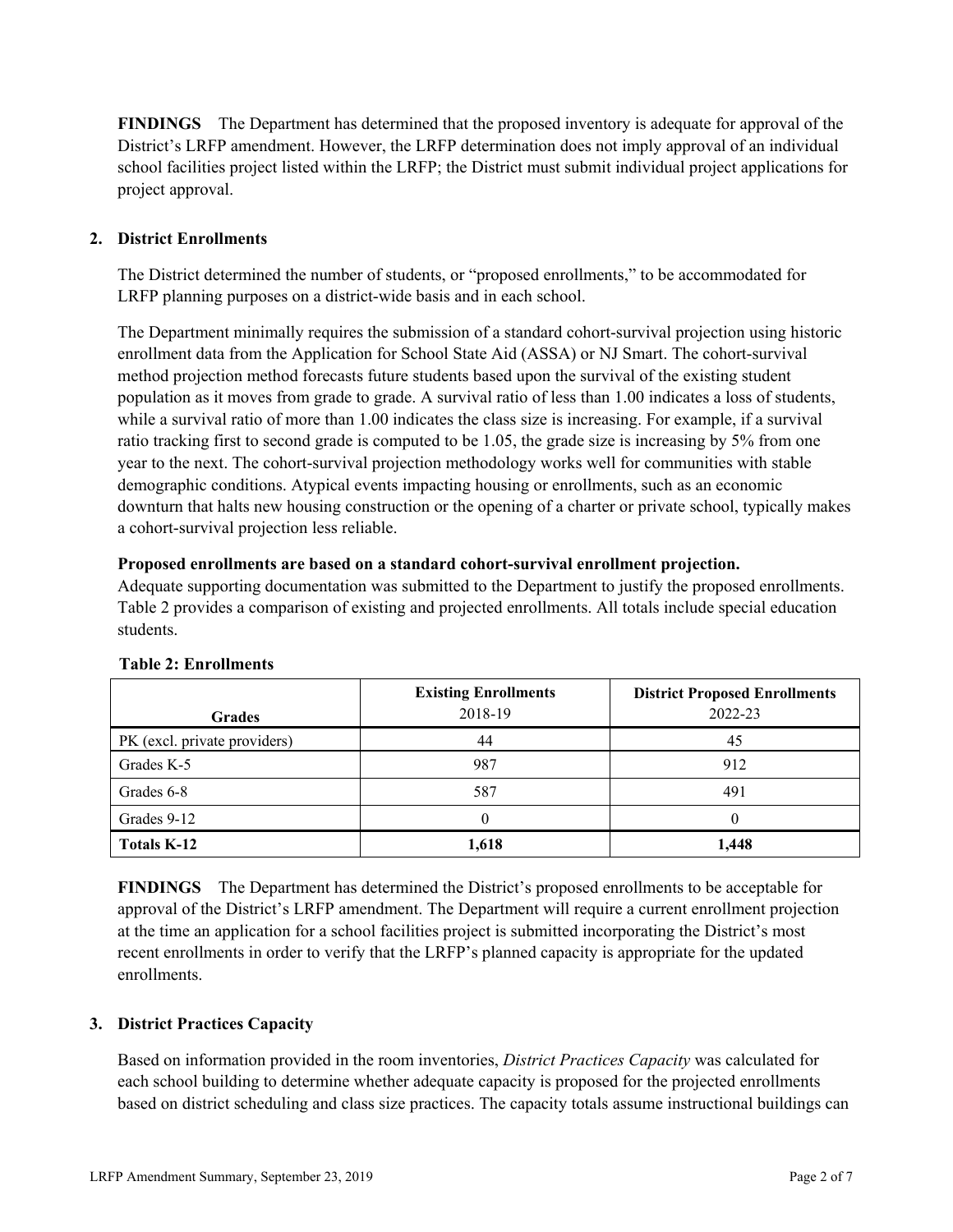be fully utilized regardless of school sending areas, transportation, and other operational issues. The calculations only consider district-owned buildings and long-term leases; short term leases and temporary buildings are excluded. A capacity utilization factor of 90% for classrooms serving grades K-8 and 85% for classrooms serving grades 9-12 is applied in accordance with the FES. No capacity utilization factor is applied to preschool classrooms.

In certain cases, districts may achieve adequate District Practices Capacity to accommodate enrollments but provide inadequate square feet per student in accordance with the FES, resulting in educational adequacy issues and "Unhoused Students." Unhoused students are considered in the "Functional Capacity" calculations used to determine potential State support for school facilities projects and are analyzed in Section 4.

Table 3 provides a summary of proposed enrollments and existing and proposed District-wide capacities. Detailed information can be found in the LRFP website reports titled *FES and District Practices Capacity Report, Existing Rooms Inventory Report, and Proposed Rooms Inventory Report.*

| <b>Grades</b>          | <b>Proposed</b><br><b>Enrollments</b> | <b>Existing</b><br><b>District</b><br><b>Practices</b><br>Capacity | <b>Existing</b><br>Deviation* | <b>Proposed</b><br><b>District</b><br><b>Practices</b><br>Capacity | <b>Proposed</b><br>Deviation* |
|------------------------|---------------------------------------|--------------------------------------------------------------------|-------------------------------|--------------------------------------------------------------------|-------------------------------|
| Elementary (PK-5)      | 957                                   | 956.14                                                             | 0.86                          | 980.94                                                             | 23.94                         |
| Middle $(6-8)$         | 491                                   | 512.05                                                             | 21.05                         | 512.05                                                             | 21.05                         |
| High $(9-12)$          | $\Omega$                              | 0.00                                                               | 0.00                          | 0.00                                                               | 0.00                          |
| <b>District Totals</b> | 1,448                                 | 1,468.19                                                           | 21.91                         | 1,492.99                                                           | 44.99                         |

**Table 3: District Practices Capacity Analysis**

*\* Positive numbers signify surplus capacity; negative numbers signify inadequate capacity. Negative values for District Practices capacity are acceptable for approval if proposed enrollments do not exceed 100% capacity utilization.*

Considerations:

- Based on the proposed enrollments and existing room inventories, the District is projected to have inadequate capacity for the following grade groups, assuming all school buildings can be fully utilized: n/a
- Adequate justification has been provided by the District if the proposed capacity for a school significantly deviates from the proposed enrollments. Generally, surplus capacity is acceptable for LRFP approval if additional capacity is not proposed through new construction.

**FINDINGS**The Department has determined that proposed District capacity, in accordance with the proposed enrollments, is adequate for approval of the District's LRFP amendment. The Department will require a current enrollment projection at the time an application for a school facilities project is submitted, incorporating the District's most recent Fall Enrollment Report, in order to verify that the LRFP's planned capacity meets the District's updated enrollments.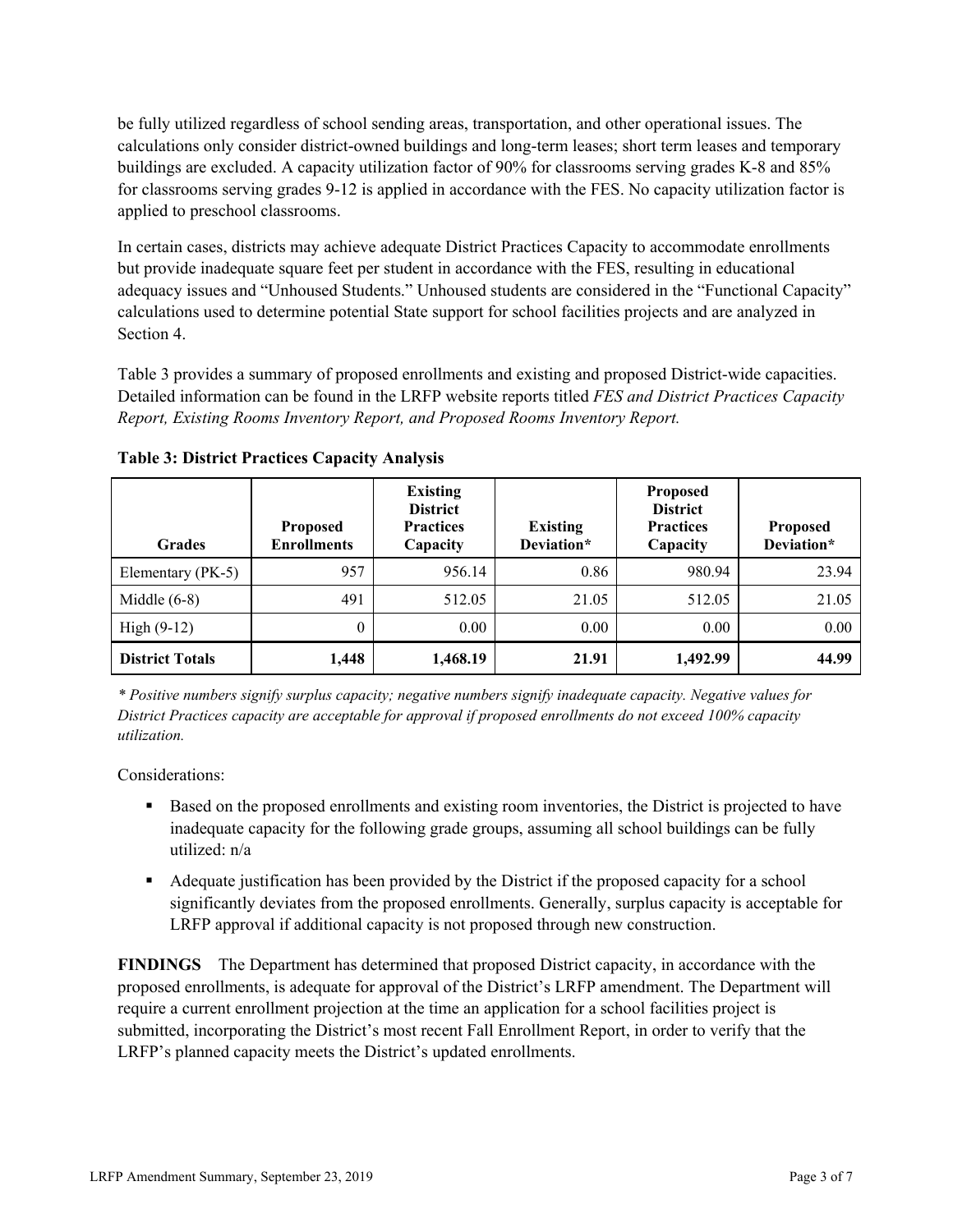### **4. New Construction Funding Eligibility**

*Functional Capacity* was calculated and compared to the proposed enrollments to provide a preliminary estimate of Unhoused Students and new construction funding eligibility.

*Functional Capacity* is the adjusted gross square footage of a school building *(total gross square feet minus excluded space)* divided by the minimum area allowance per full-time equivalent student for the grade level contained therein. *Unhoused Students* is the number of students projected to be enrolled in the District that exceeds the Functional Capacity of the District's schools pursuant to N.J.A.C. 6A:26-2.2(c). *Excluded Square Feet* includes (1) square footage exceeding the FES for any pre-kindergarten, kindergarten, general education, or self-contained special education classroom; (2) grossing factor square footage *(corridors, stairs, mechanical rooms, etc.)* that exceeds the FES allowance, and (3) square feet proposed to be demolished or discontinued from use. Excluded square feet may be revised during the review process for individual school facilities projects.

Table 4 provides a preliminary assessment of the Functional Capacity, Unhoused Students, and Estimated Maximum Approved Area for Unhoused Students for each FES grade group. The calculations exclude temporary facilities and short-term leased buildings. School buildings proposed for whole or partial demolition or reassignment to a non-school use are excluded from the calculations pending project application review. If a building is proposed to be reassigned to a different school, the square footage is applied to the proposed grades after reassignment. Buildings that are not assigned to a school are excluded from the calculations. In addition, only preschool students eligible for state funding (former ECPA students) are included. Detailed information concerning the calculations can be found in the *Functional Capacity and Unhoused Students Report* and the *Excluded Square Footage Report.*

|                                                | $PK/K-5$ | $6 - 8$  | $9-12$   | <b>Total</b> |
|------------------------------------------------|----------|----------|----------|--------------|
| PK Eligible Students/K-12 Proposed Enrollments | 957      | 491      | $\Omega$ |              |
| FES Area Allowance (SF/student)                | 125.00   | 134.00   | 151.00   |              |
| <b>Prior to Completion of Proposed Work:</b>   |          |          |          |              |
| <b>Existing Gross Square Feet</b>              | 131,894  | 70,247   | $\theta$ | 202,141      |
| Adjusted Gross Square Feet                     | 130,861  | 70,003   | $\Omega$ | 200,058      |
| <b>Adjusted Functional Capacity</b>            | 1,046.89 | 522.41   | 0.00     |              |
| <b>Unhoused Students</b>                       | 0.00     | 0.00     | 0.00     |              |
| Est. Max. Area for Unhoused Students           | 0.00     | 0.00     | 0.00     |              |
| <b>After Completion of Proposed Work:</b>      |          |          |          |              |
| Gross Square Feet                              | 160,479  | 70,247   | $\theta$ | 230,726      |
| New Gross Square Feet                          | 0        | $\theta$ | $\theta$ | $\theta$     |
| Adjusted Gross Square Feet                     | 130,861  | 70,003   | $\theta$ | 200,864      |
| <b>Functional Capacity</b>                     | 1,046.89 | 522.41   | 0.00     |              |
| Unhoused Students after Construction           | 0.00     | 0.00     | 0.00     |              |
| Est. Max. Area Remaining                       | 0.00     | 0.00     | 0.00     |              |

### **Table 4: Estimated Maximum Approved Area for Unhoused Students**

Facilities used for non-instructional or non-educational purposes are ineligible for State support under the Act. However, projects for such facilities shall be reviewed by the Department to determine whether they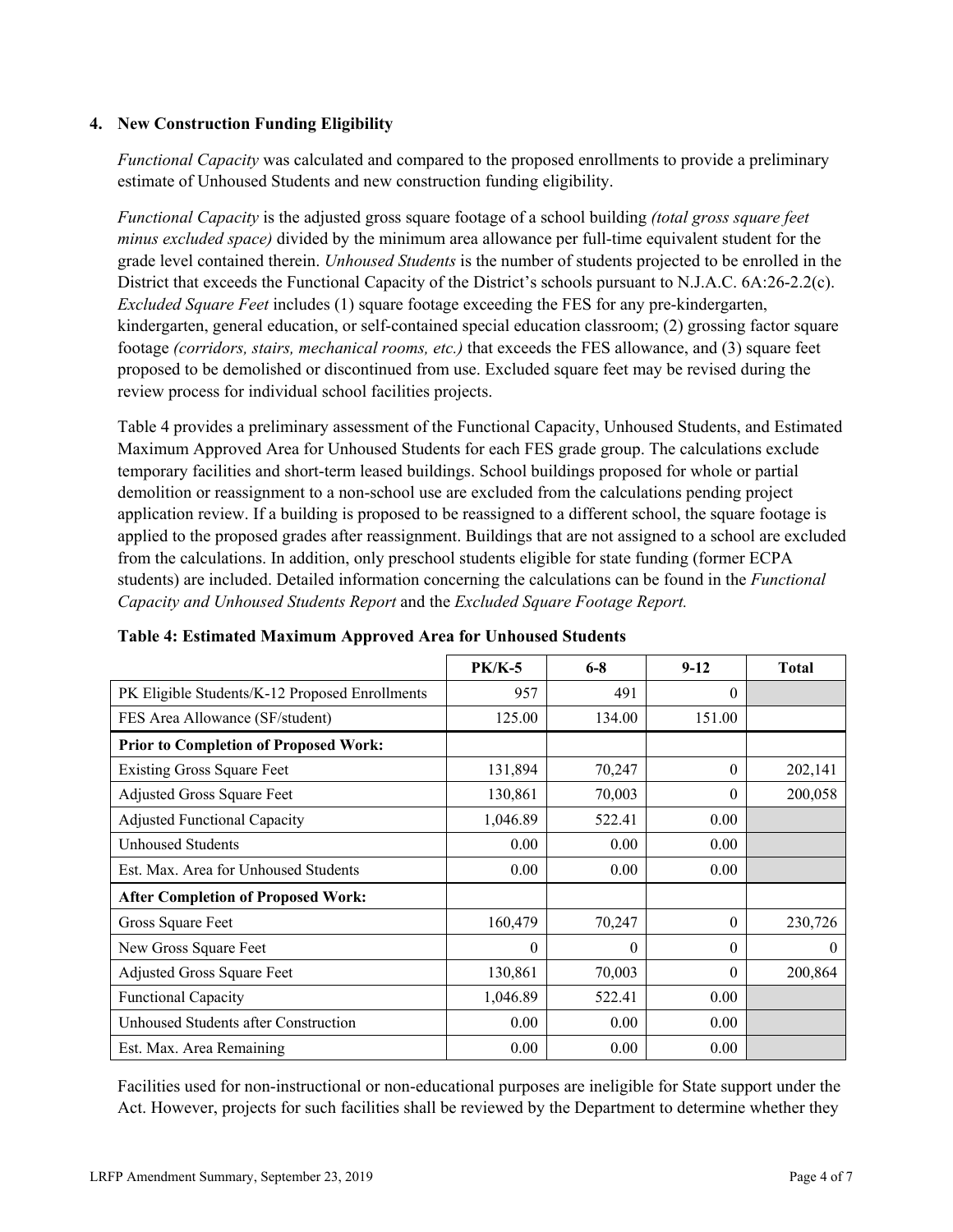are consistent with the District's LRFP and whether the facility, if it is to house students (full or part time) conforms to educational adequacy requirements. These projects shall conform to all applicable statutes and regulations.

Estimated costs represented in the LRFP by the District are for capital planning purposes only. The estimates are not intended to represent preliminary eligible costs or final eligible costs of approved school facilities projects.

Considerations:

- The District does not have approved projects pending completion, as noted in Section 1, that impact the Functional Capacity calculations.
- The Functional Capacity calculations *exclude* square feet proposed for demolition or discontinuation for the following FES grade groups and school buildings pending a feasibility study and project review: n/a.
- Based on the preliminary assessment, the District has Unhoused Students prior to the completion of proposed work for the following FES grade groups: n/a.
- New construction is proposed for the following FES grade groups:  $n/a$  (new leased building proposed).
- **Proposed new construction exceeds the estimated maximum area allowance for Unhoused** Students prior to the completion of the proposed work for the following grade groups: n/a.
- The District, based on the preliminary LRFP assessment, will not have Unhoused Students after completion of the proposed LRFP work. If the District is projected to have Unhoused Students, adequate justification has been provided to confirm educational adequacy in accordance with Section 6 of this determination.

**FINDINGS** Functional Capacity and Unhoused Students calculated in the LRFP are preliminary estimates. Preliminary Eligible Costs (PEC) and Final Eligible Costs (FEC) will be included in the review process for specific school facilities projects. A feasibility study undertaken by the District is required if building demolition or replacement is proposed per N.J.A.C. 6A:26-2.3(b)(10).

# **5. Proposed Work**

The District assessed program space, capacity, and physical plant deficiencies to determine corrective actions. Capital maintenance, or *"system actions,"* address physical plant deficiencies due to operational, building code, and /or life cycle issues. Inventory changes, or *"inventory actions,*" add, alter, or eliminate sites, site amenities, buildings, and/or rooms.

The Act (N.J.S.A. 18A:7G-7b) provides that all school facilities shall be deemed suitable for rehabilitation unless a pre-construction evaluation undertaken by the District demonstrates to the satisfaction of the Commissioner that the structure might pose a risk to the safety of the occupants even after rehabilitation or that rehabilitation is not cost-effective. Pursuant to N.J.A.C. 6A:26-2.3(b)(10), the Commissioner may identify school facilities for which new construction is proposed in lieu of rehabilitation for which it appears from the information presented that new construction is justified, provided, however, that for such school facilities so identified, the District must submit a feasibility study as part of the application for the specific school facilities project. The cost of each proposed building replacement is compared to the cost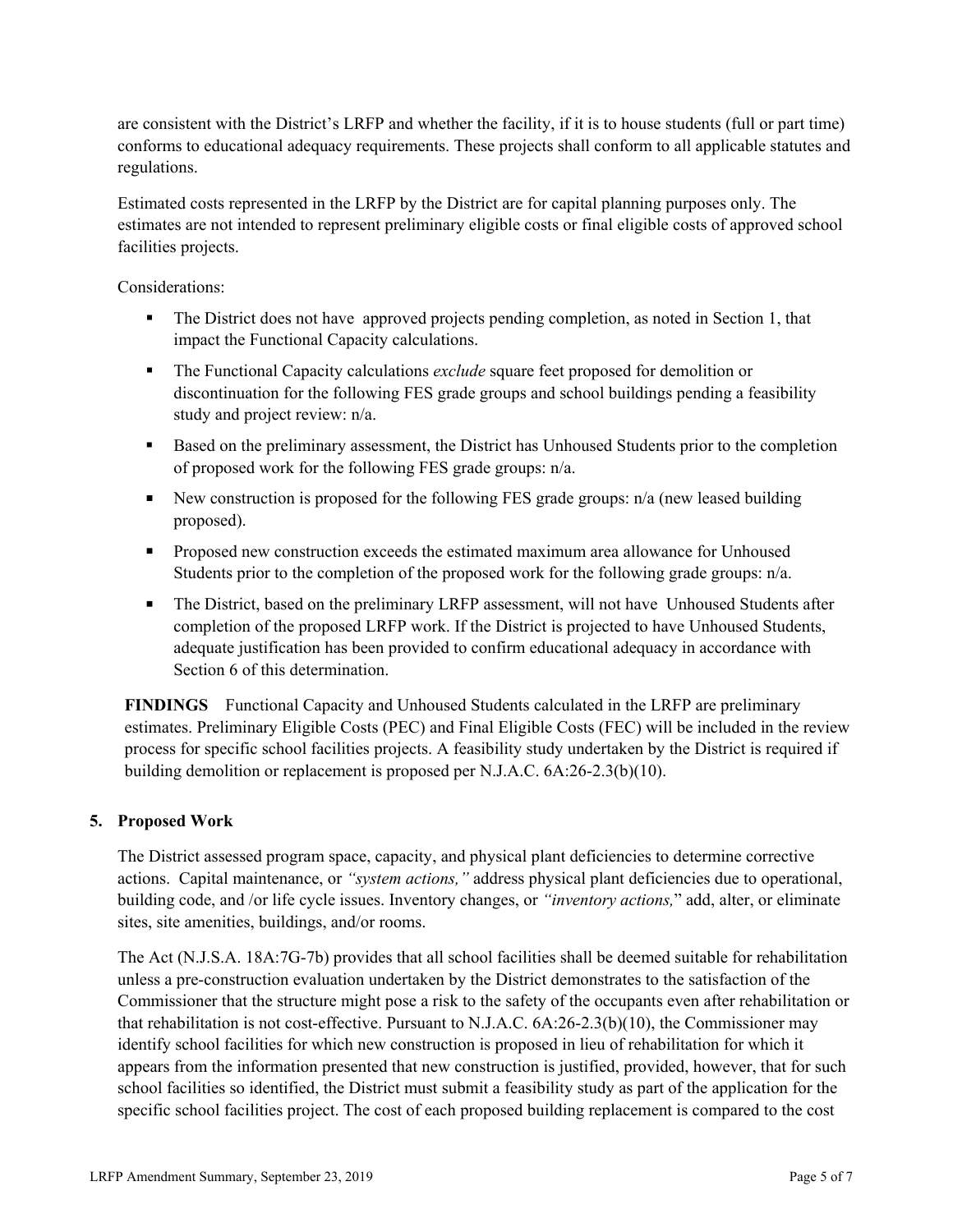of additions or rehabilitation required to eliminate health and safety deficiencies and to achieve the District's programmatic model.

Table 5 lists the scope of work proposed for each school based on the building(s) serving their student population. Detailed information can be found in the LRFP website reports titled *"School Asset Inventory," "LRFP Systems Actions Summary," and "LRFP Inventory Actions Summary."*

With the completion of the proposed work, the following schools are proposed to be eliminated: n/a; the following schools are proposed to be added: St. Mary's (Grades 4-5).

| <b>Proposed Scope of Work</b>                                                                  | <b>Applicable Schools</b>                                                         |  |  |
|------------------------------------------------------------------------------------------------|-----------------------------------------------------------------------------------|--|--|
| Renovation only (no new construction)                                                          |                                                                                   |  |  |
| System actions only (no inventory actions)                                                     | n/a                                                                               |  |  |
| Existing inventory actions only (no systems actions)                                           | n/a                                                                               |  |  |
| Systems and inventory changes                                                                  | Lakeview Elementary (050); Riverview<br>Elementary (070); Valleyview Middle (080) |  |  |
| New construction or new leased building                                                        |                                                                                   |  |  |
| Building addition only (no systems or existing inventory actions)                              | n/a                                                                               |  |  |
| Renovation and building addition (system, existing inventory,<br>and new construction actions) | n/a                                                                               |  |  |
| New building on existing site.                                                                 | n/a                                                                               |  |  |
| New building on new or expanded site                                                           | n/a                                                                               |  |  |
| New leased building                                                                            | St. Mary's                                                                        |  |  |
| Site and building disposal (in addition to above scopes)                                       |                                                                                   |  |  |
| Partial building demolition                                                                    | n/a                                                                               |  |  |
| Whole building demolition                                                                      | n/a                                                                               |  |  |
| Site and building disposal or discontinuation of use                                           | n/a                                                                               |  |  |

### **Table 5. School Building Scope of Work**

**FINDINGS** The Department has determined that the proposed work is adequate for approval of the District's LRFP amendment. However, Department approval of proposed work in the LRFP does not imply the District may proceed with a school facilities project. The District must submit individual project applications with cost estimates for Department project approval. Both school facilities project approval and other capital project review require consistency with the District's approved LRFP.

# **6. Proposed Room Inventories and the Facilities Efficiency Standards**

The District's proposed school buildings were evaluated to assess general educational adequacy in terms of compliance with the FES area allowance pursuant to N.J.A.C. 6A:26-2.2 and 2.3.

District schools are not proposed to provide less square feet per student than the FES after the completion of proposed work as indicated in Table 5.

**FINDINGS** The Department has determined that the District's proposed room inventories are adequate for LRFP approval. If school(s) are proposed to provide less square feet per student than the FES area allowance, the District has provided justification indicating that the educational adequacy of the facility